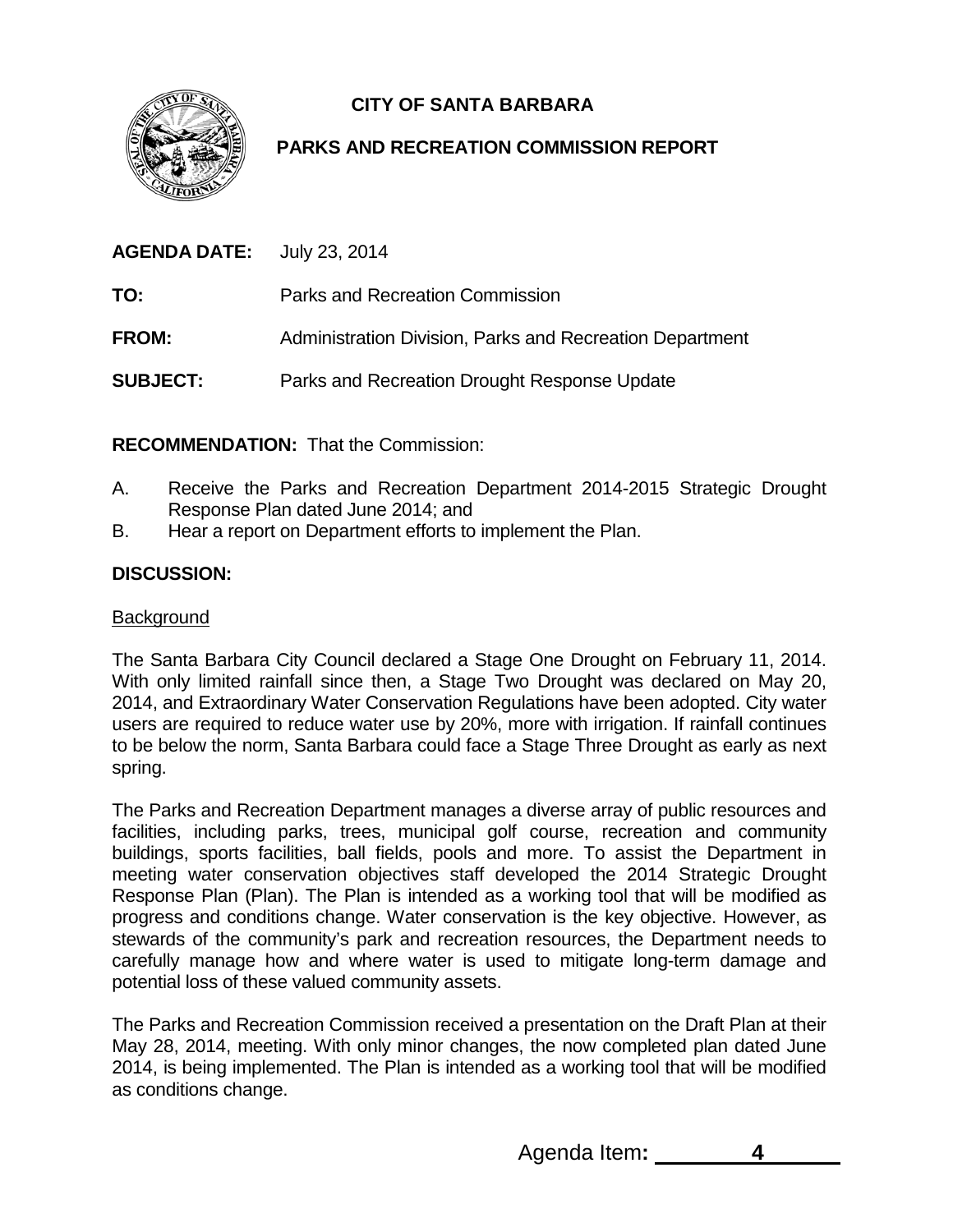### Overview of Parks and Recreation Water Use

The Department uses both potable and recycled water. Seventy four percent (74%) of all water used is recycled water for irrigation. Potable water (26%) is used in restrooms, showers, kitchens, pools, ponds, drinking fountains and watering young trees. At the golf course, the majority of water used is recycled. The primary use of potable water at the golf course is on the delicate golf greens (small, manicured area immediately surrounding each hole).



Until construction of the Tertiary Treatment Facility Rehabilitation Project is complete in summer 2015, the recycled water system is delivering potable water. Once the plant is functioning, the Department's use of potable water will decrease significantly, providing an equal benefit to the City's potable water resources. Under normal circumstances, 1% of the City's potable water use would be attributed to Parks, Recreation and Golf. With the recycled plant under construction, that potable water use increases to 3.2%.

### Implementation

Much of the Plan has been implemented over the past several months in response to increased drought concerns. Since staff presented the Draft Plan at the May Commission meeting, the following have been implemented:

**Presentations** 

• The Department presented the Plan to the Water Commission on July 14, 2014, and to City Council on July 15, 2014.

## Swimming Pools

• The automatic backwash device purchased for Los Baños Pool will be installed early August (estimated water savings - 62,500 gallons per year)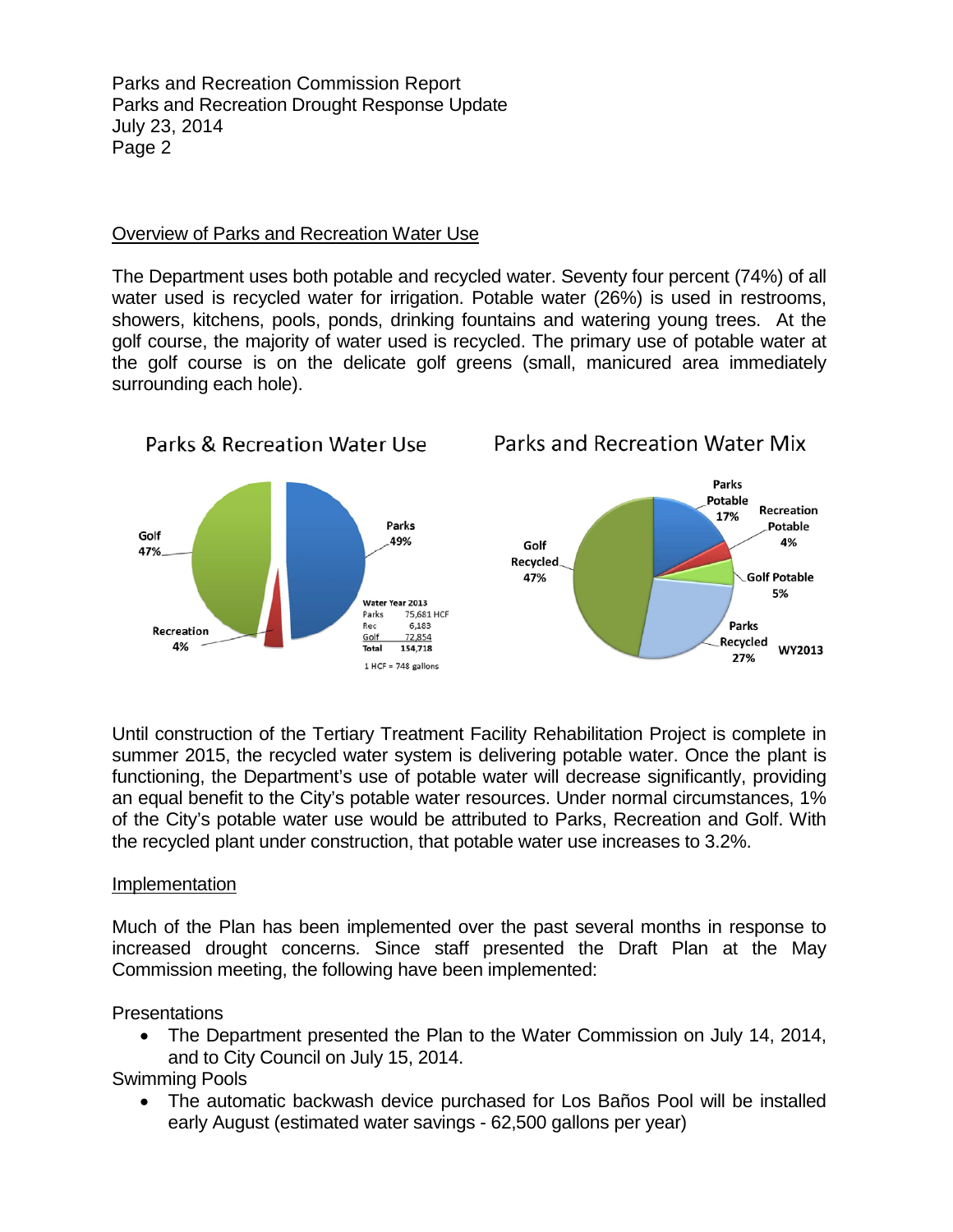• Four electric or battery powered blowers were purchased and in use for daily pool deck maintenance (replaces water and hose).

• The pool cover for Ortega Park Pool is ordered and will be installed upon delivery Shower Facilities

- Water to Municipal Tennis Facility showers is turned off.
- Low flow shower heads (.62gpm vs. 1.25gpm) installed at Los Baños, Cabrillo Bathhouse, and Carrillo Gym
- 50% of Bathhouse showers deactivated, new valves installed
- Bilingual signage posted encouraging water conservation and limiting showers to 5 minutes
- Outdoor East Beach shower upper shower heads are turned off, leaving foot shower heads active.

Recreation Programs and Buildings

- Bilingual water conservation signage placed in parks and facilities
- New drought-tolerant plants installed in the Carrillo Recreation Center's front courtyard and the drip irrigation system has been fine tuned. Top dressing applied to planter beds to help with water retention.
- Outreach to Community Gardens participants on new drought regulations and water conservation
- Caterers and special event coordinators using rental facilities are following new conservation guidelines, ice is being dumped in landscape beds
- Water recreation games/activities at summer camps (i.e., balloon toss, slip and slide, etc.) replaced with non-water activities.

Golf Course

- Staff continues to work with Water Resources to resolve questions about how the water rate formula is applied at the Golf Course. Potentially the Golf Course could see reduced water cost.
- The plan to modify the potable/recycled irrigation infrastructure around the golf greens has been set aside due to concerns that overspray of recycled water would damage the greens. Staff continues to pursue other infrastructure improvements to reduce water use at the golf course.

Parks

- Chase Palm Park Plaza water fountain planted with flowers to improve appearance for event venue.
- Weekly tracking of water use through water meter readings in key parks
- Irrigation to medians, islands, and parkways turned off
- Water truck outfitted with water flow meter
- Detailed monitoring, watering, and community education plan for Historic and Specimen Trees and Street and Park trees most sensitive to drought developed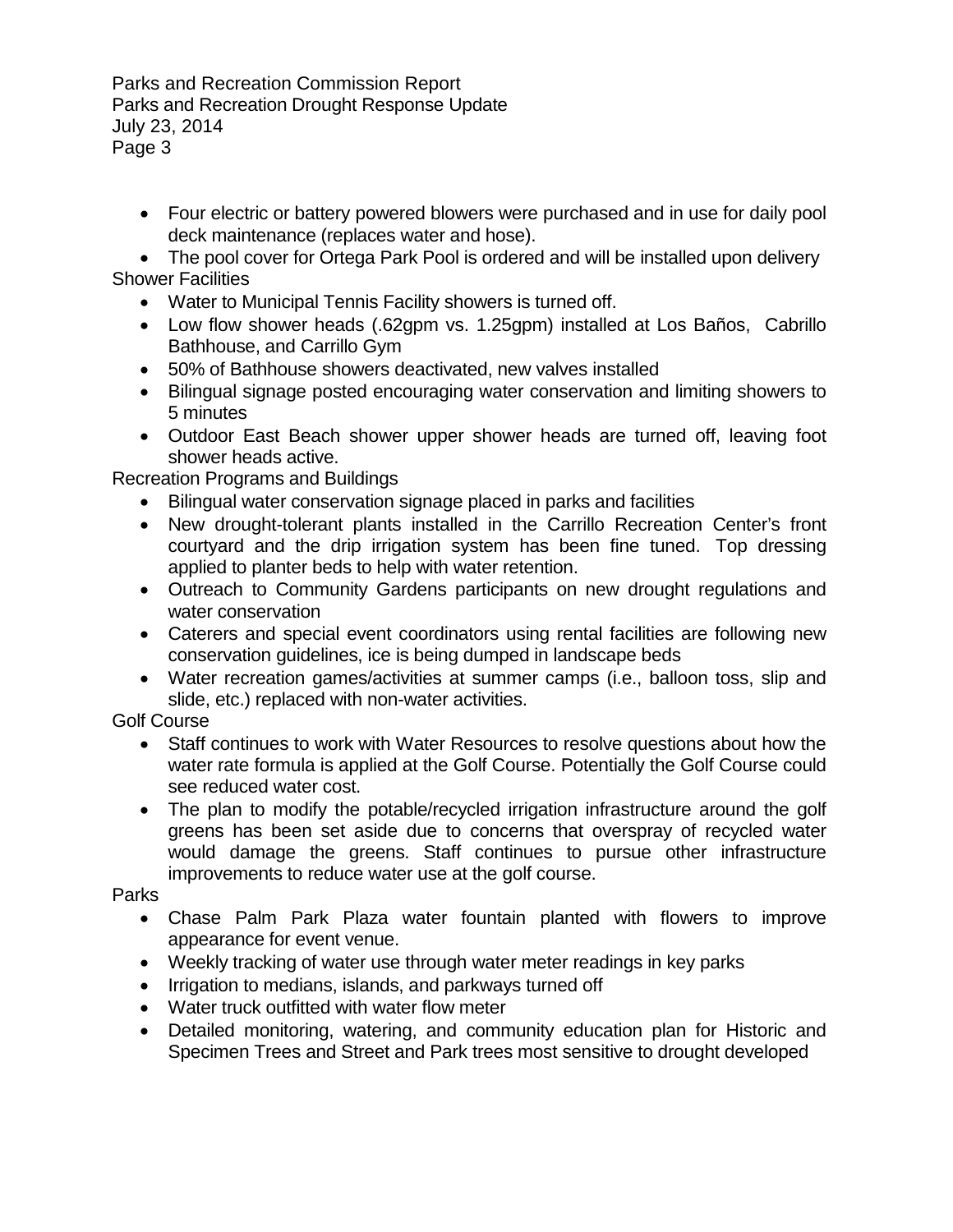#### Measuring Outcomes and Progress to Date

The Department is closely monitoring the 107 Parks and Recreation water accounts with respect to water use and water cost versus budget. While water costs may increase, less water is expected to be used throughout the Department. In the Parks Division and Golf Division, most water meters are being monitored on a daily and/or weekly basis to assist with water conservation planning. Due to varying water priorities, it is expected that there may be a reduction greater than 20% in some areas, while others may have a lower reduction or even an increase in use. Division and department performance is reviewed on a weekly and monthly basis, for progress towards the water conservation target as well as monitoring of impacts to natural resources and programs.

Since the Stage One Drought declaration in February the Parks and Recreation Department's water use was down by 34% through May compared to this same period last year. Both the Parks Division and Golf Course achieved a 34% reduction. Many park areas as well as parts of the golf course are showing brown and dry conditions. The Recreation Division, which is the lowest water user in the Department, was down 27%.

|                            | % of Total<br>Department Water Use | % Water Conservation<br>Achieved Feb-May 2014 |
|----------------------------|------------------------------------|-----------------------------------------------|
| <b>Parks Division</b>      | 49%                                | 34%                                           |
| <b>Golf Division</b>       | 47%                                | 34%                                           |
| <b>Recreation Division</b> | 4%                                 | 27%                                           |
| <b>Department Overall</b>  | 100%                               | 34%                                           |

Preliminary reports for the month of June show a similar water use trend. While this is good news, with drier and warmer conditions expected in the coming months, staff will be challenged to keep conservation at a cumulative 20% water savings, particularly as turf, shrubs, planter beds and trees are already suffering from three years of extremely dry conditions. The Golf Course is showing significant brown areas, and drawing many comments from golfers, and is noticeably drier compared to local competitors. Rounds and revenue at the golf course declined in May and June, with revenue coming in \$40,000 below projections. Through the first two weeks of July play is down 15%.

#### **Conclusion**

The 2014 Strategic Drought Response Plan will guide the Parks and Recreation Department to achieve City water conservation objectives. Water conservation is the key objective as the City, region, and state are facing unprecedented drought conditions. However, as stewards of the community's park and recreation resources, the Department needs to carefully manage how and where water is used to mitigate longterm damage and potential loss of these valued community assets. Staff will continue to